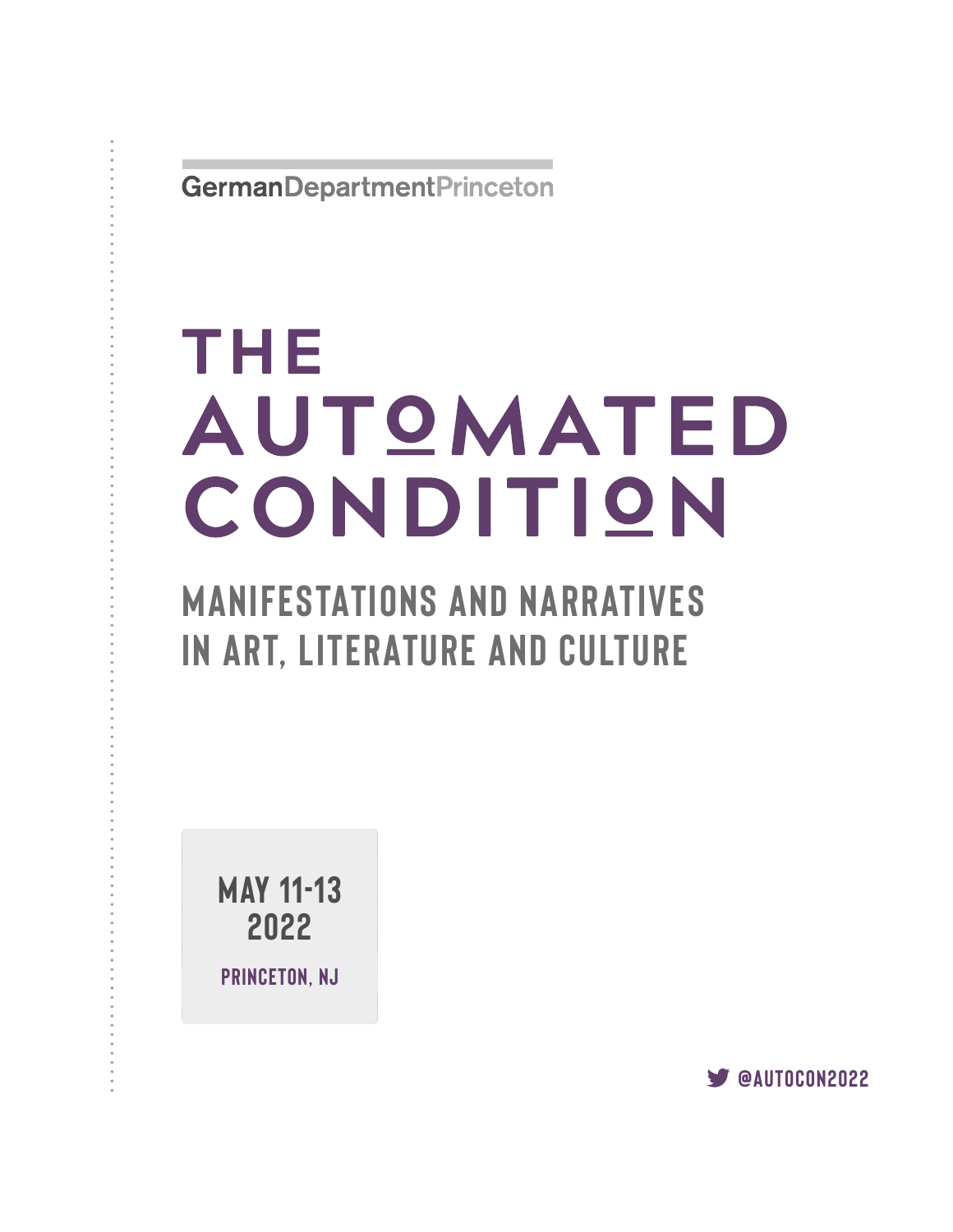# THE **AUTOMATED CONDITION**

#### **WEDNESDAY MAY 11 ZOOM**

#### **12.00 OPENING ADDRESS**

**Robert Felfe** Art History, University of Graz Co-operative Art Techniques — before and at the Beginning of Modernism Moderated by **Carolyn Yerkes** Art and Archaeology, Princeton

**1.30 LUNCH BREAK**

#### **2.30 WORKSHOP FOR CONFERENCE PRESENTERS**

**Grant Wythoff** Digital Humanities, Princeton Writing with AI

#### **THURSDAY MAY 12 EAST PYNE 012 / ZOOM**

#### **9.15 PANEL I / AUTOMATING LIFE**

**Sean Lambert** German, Berkeley Kleist's Brood: Graceful Automata from the Mechanical Turk to Digital Dali

**Rebecca Uliasz** Media Studies, Duke Larger than Life: Automation and Influence in the Wake of Creative AI

**Fabian Ebeling** Media Studies, Eichstätt Nicolas Schöffers' Aesthetic Machines as Prefigurations of Smart Environments

Moderated by **Mary-Grayson Brook** German, Princeton

**10.45 BREAK**

#### **11.00 PANEL II / AUTOMATED LIFE**

**Elisa Riga** German, Boulder The Art Instinct in Animals

**Yorick Joshua Berta** Art History, Linz Automated Endings: Transient Art in the 1960s

Moderated by **Ameli M. Klein** Art History, Graz/Collective Rewilding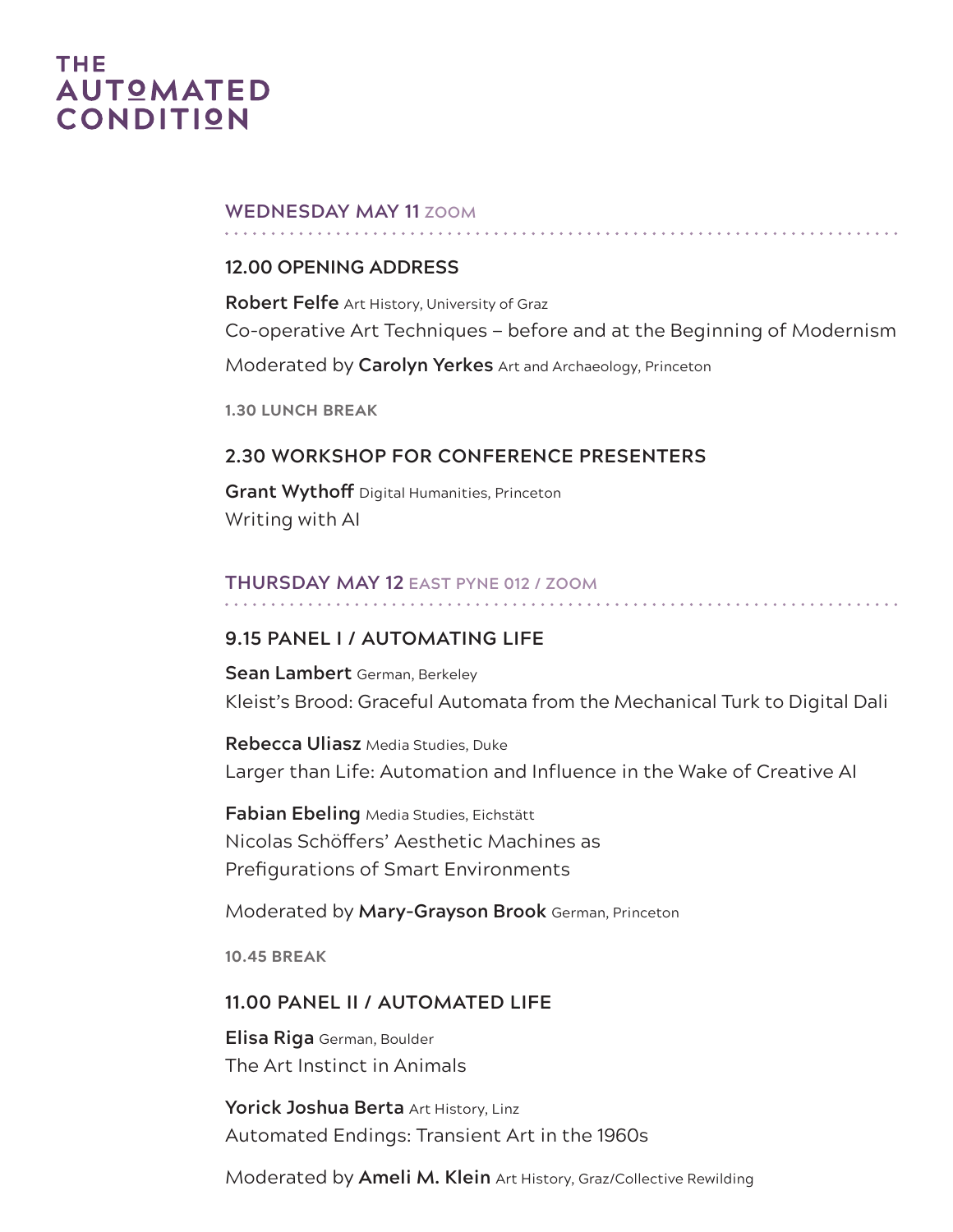**12.00 LUNCH**

#### **12.45 PANEL III / AUTOMATED LABOR**

**Dennis Schäfer** German, Princeton From Script to Print: The Scales of Automation

**Livia Foldes** Design and Technology, Parsons NSFW Venus: Archives, Automated Censorship, and the Encoded Gaze

Moderated by **Diana Little** English, Princeton

**1.45 BREAK**

**2.30 ARTIST TALK**

**Aarati Akkapeddi**, in conversation with Mona Schubert Art History, Cologne/Graz Tender Taxonomies: Reflections on Working with

Personal Materials as Training Data

## **FRIDAY MAY 13 EAST PYNE 012 / ZOOM**

#### **9.15 KEYNOTE LECTURE AND FILM SCREENING**

**Joanna Zylinska** Media Philosophy & Critical Digital Practice, King's College London AUTO-FOTO-KINO: Imaging after Cinema and AI

Moderated by **Nikolaus Wegmann** German, Princeton

**10.45 BREAK**

#### **11.00 PANEL IV / (NON-)HUMAN AUTOMATIONS**

**Paul Labelle** Music, Bonn (Re)discovering the Human in History through Machine Learning — Jennifer Walshe's *A Late Anthology of Early Music Vol.1*

**Mona Schubert** Art History, Cologne/Graz Open Circuits. Conceptual Art and the Agency of the Camera

Moderated by **Elisa Purschke** German, Princeton

**12.00 LUNCH BREAK**